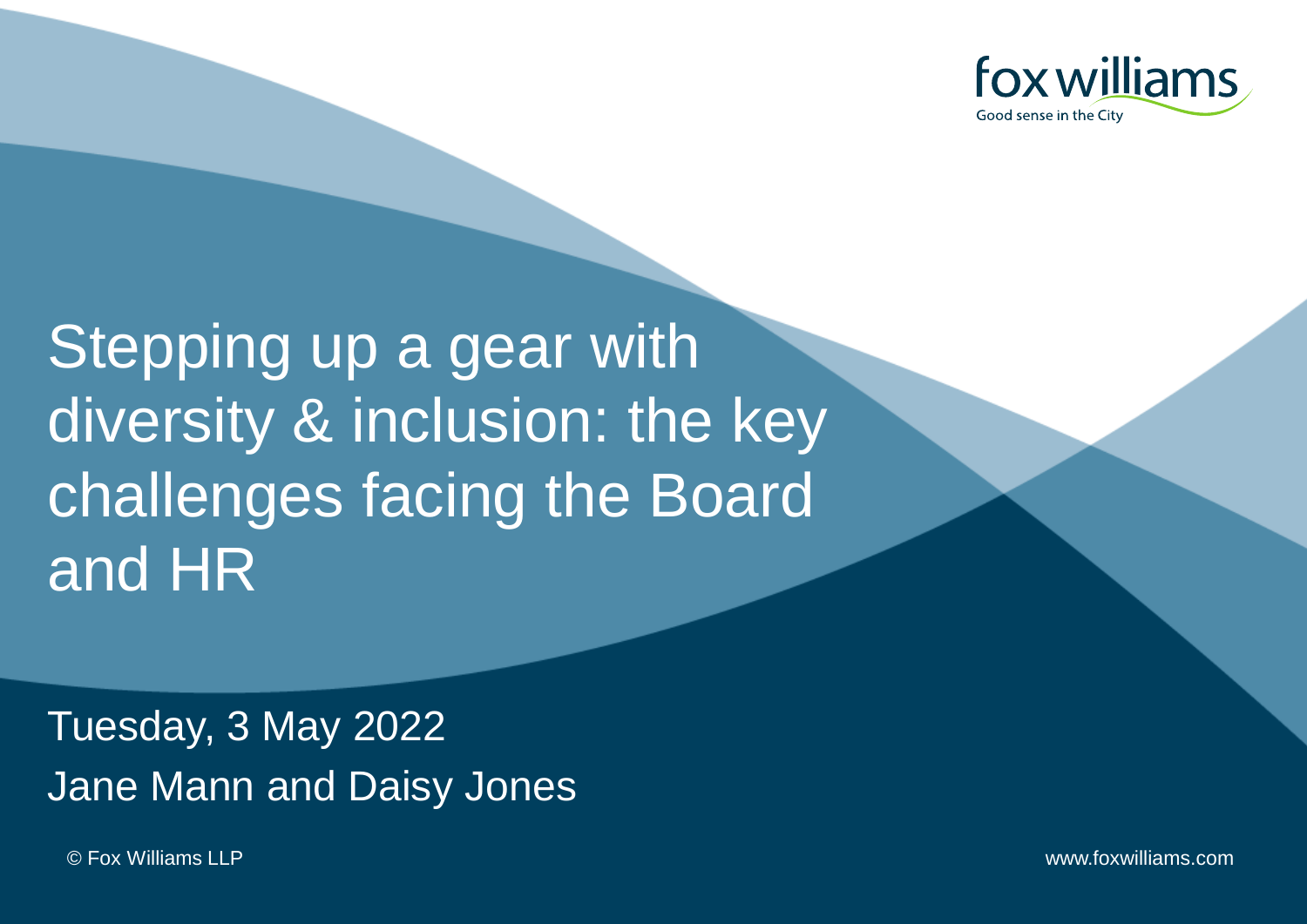

#### Our whistlestop tour…

- Why does D&I matter from a legal perspective: the discrimination landscape
- Positive discrimination: limitations and the risk of over-reaching
- Inclusion and disability post-pandemic
- Age discrimination: a new trend?
- The regulatory agenda
- New developments:
	- Sex harassment duty
	- Ethnicity pay gap reporting?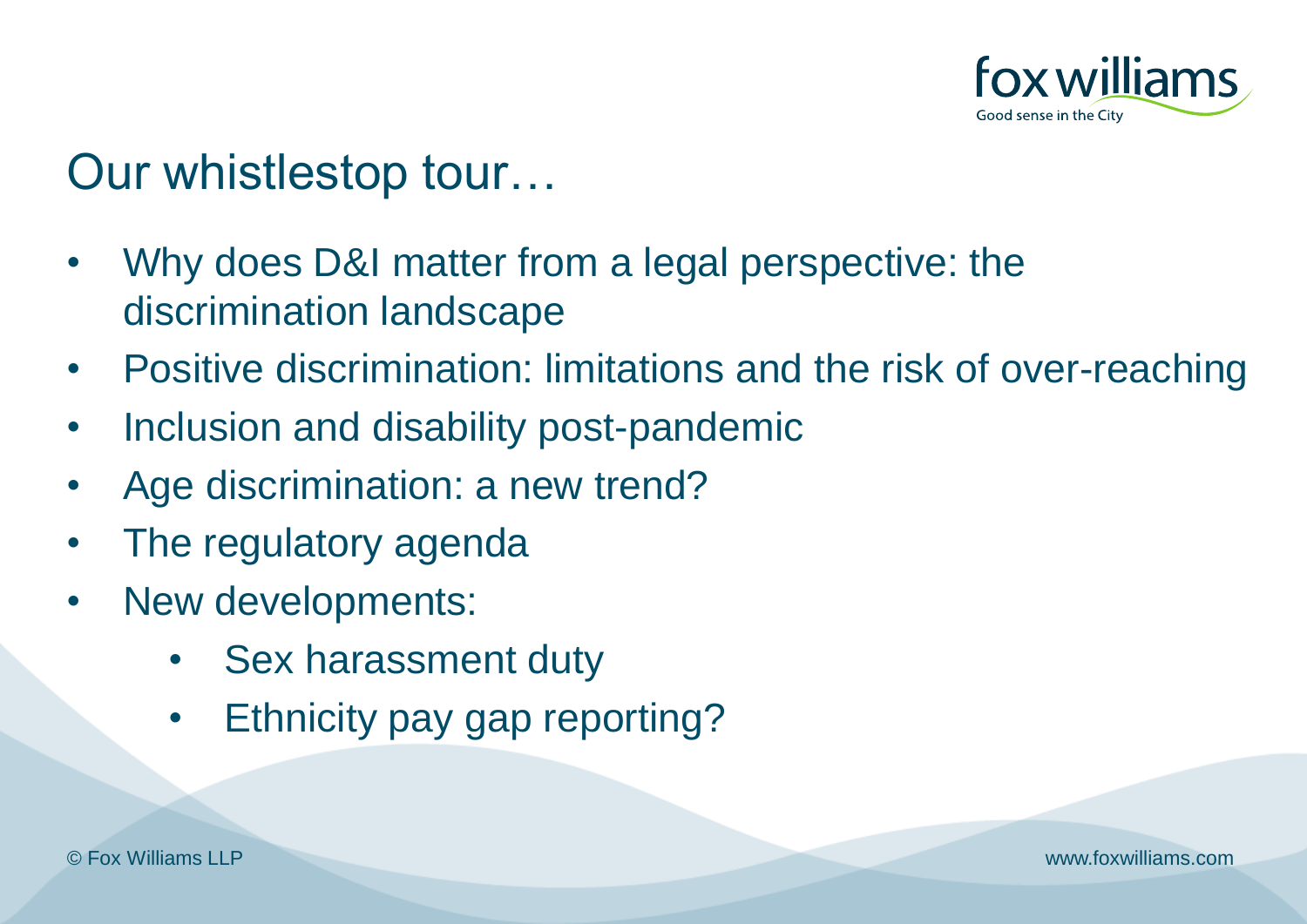

# The discrimination landscape

- Protected characteristics:
	- age
	- disability
	- gender reassignment
	- marriage and civil partnership
	- pregnancy and maternity
	- **race**
	- religion or belief
	- sex
	- sexual orientation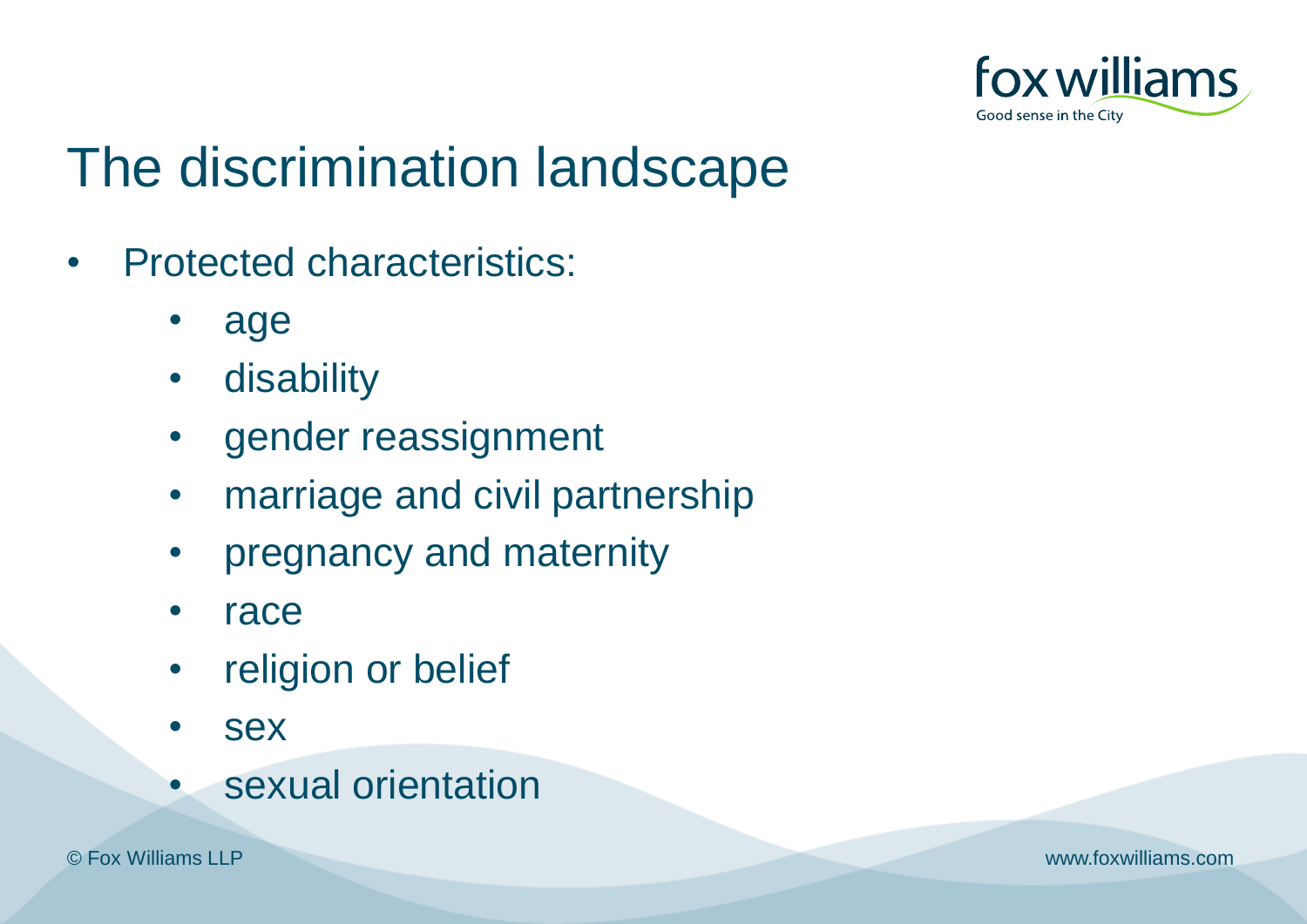

# The discrimination landscape

- Possible claims:
	- Direct discrimination
	- Indirect discrimination
	- Discrimination arising from disability
	- Failure to make reasonable adjustments
	- Harassment
	- Victimisation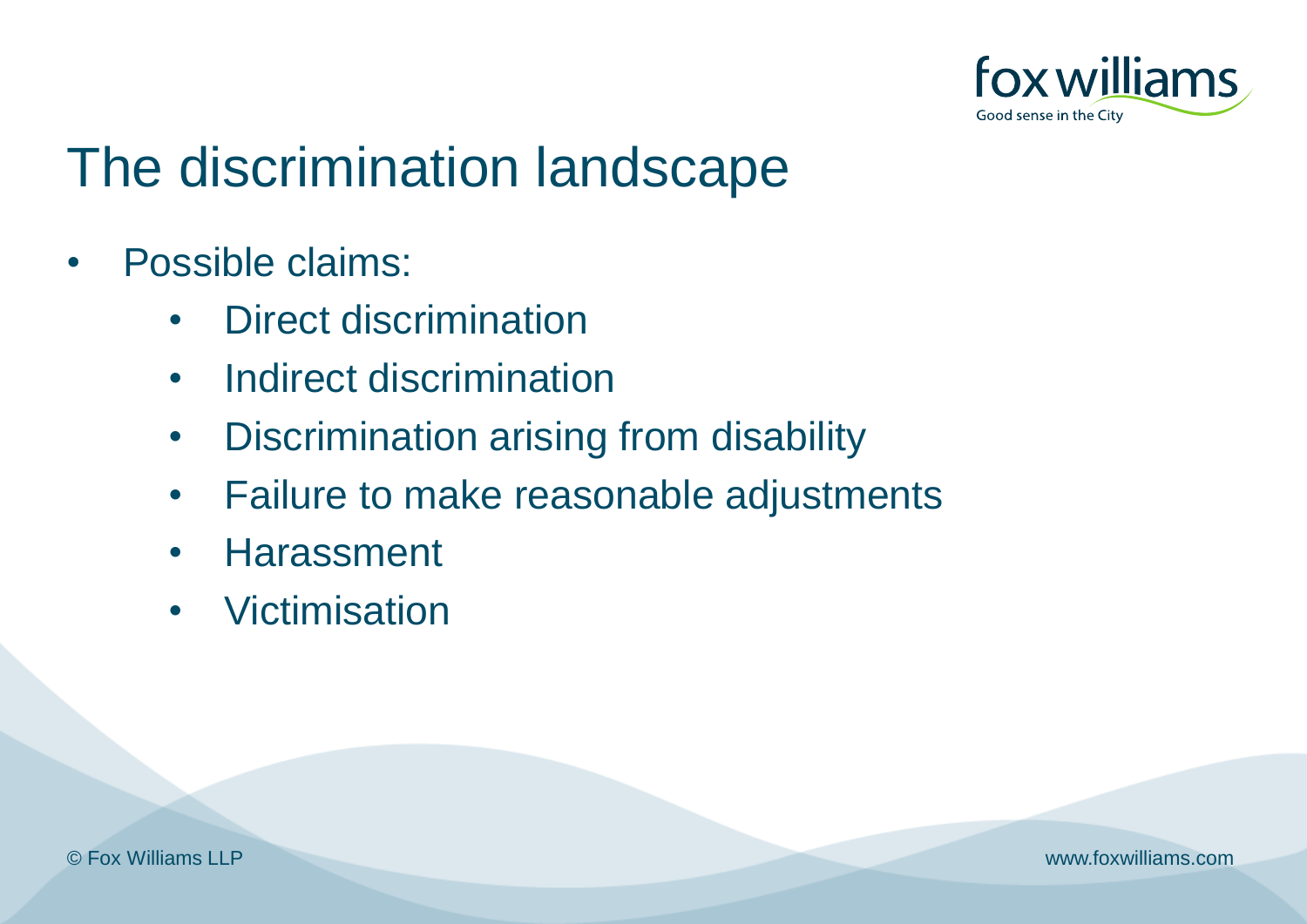

# Positive discrimination v positive action

- Positive discrimination is generally unlawful
- What about positive action?
	- Where an employer reasonably thinks that either:
		- Persons who share a protected characteristic suffer a disadvantage connected to the characteristic or have different needs; or .
		- Participation in an activity by persons who share a protected characteristic is disproportionately low.
	- ...they can take proportionate steps to meet the group's particular needs, lessen a disadvantage they might experience or increase their participation in a particular activity
	- Akin to more general reasonable adjustment obligation
	- Limited application in practice, e.g.:
		- Targeted job adverts
		- Targeted open days or mentoring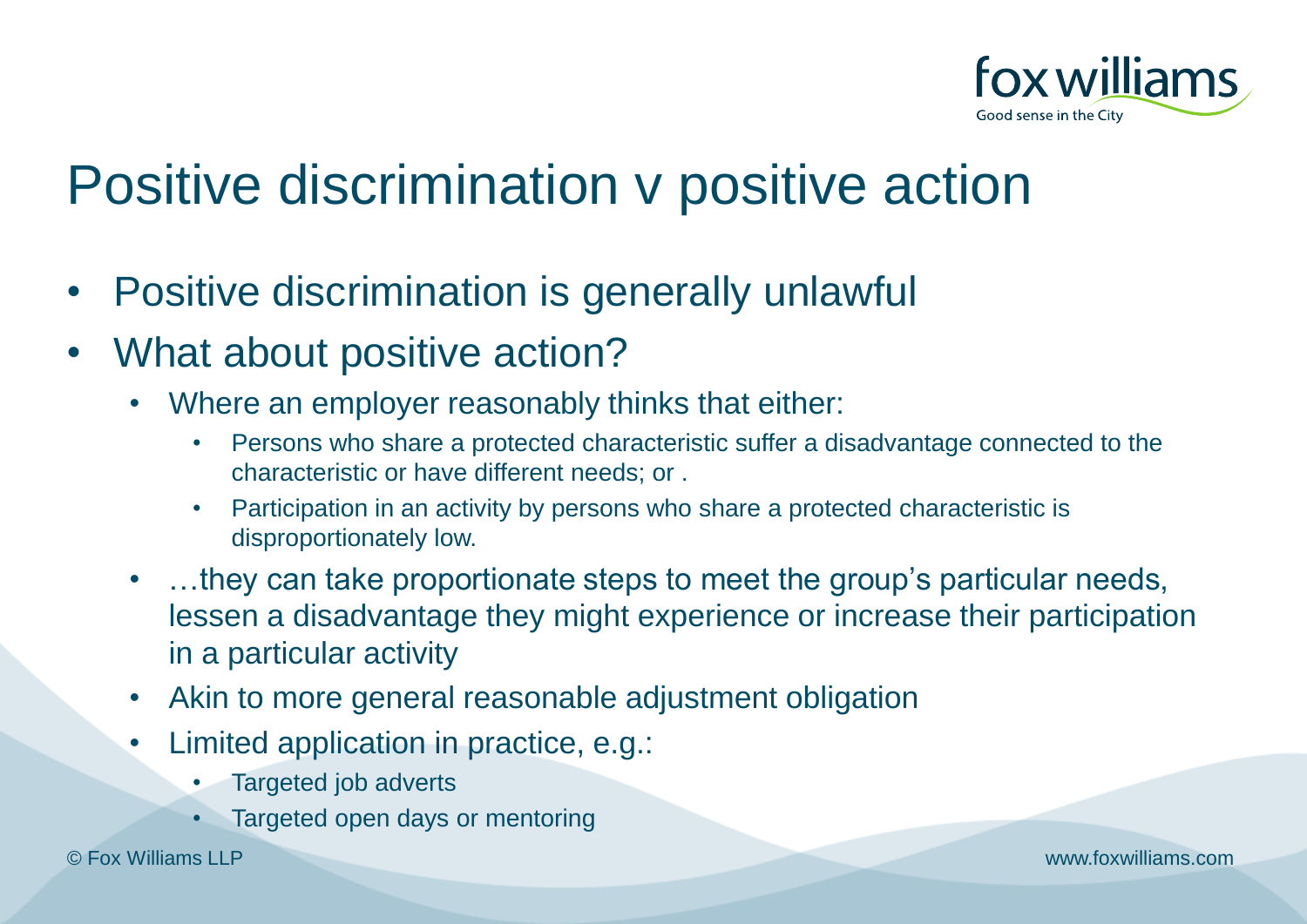

#### Watch out for the overreach…

- *Bayfield v Wunderman Thompson*
	- Advertising agency took steps to address a large gender pay gap (median of 44.7%)
	- Redundancy of two white, male, middle-aged creative directors
	- Desire to reduce gender pay gap was a "perfectly legitimate response" but unfair redundancy scoring was direct sex discrimination
- Potential increase in discrimination claims from white men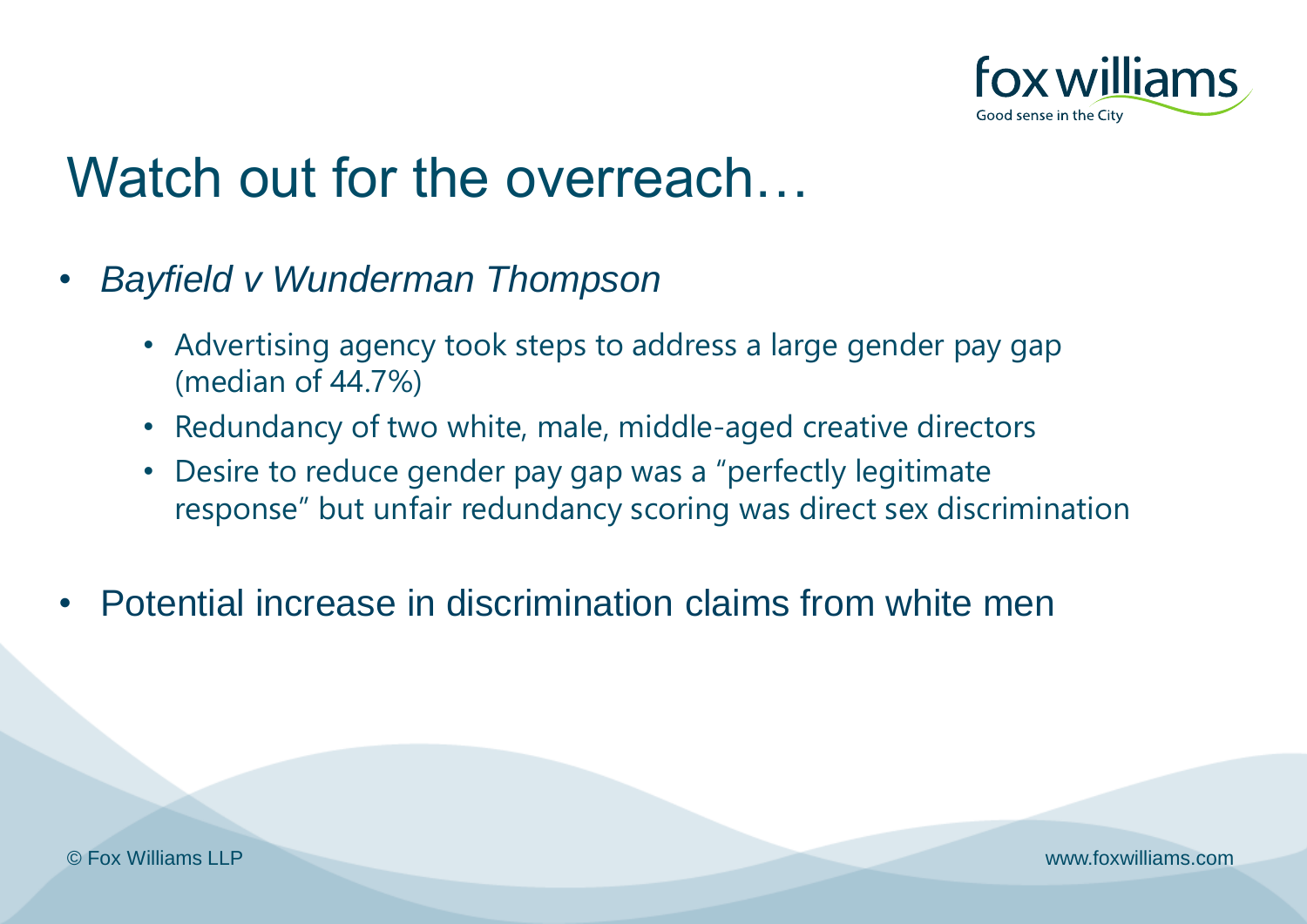

# Disability and inclusion

#### The impact of the pandemic

- Much of the work formerly carried out in the office can be done at home
- This may provide more opportunities for disabled workers who can take on roles that were previously inaccessible to them
- What is a "reasonable" adjustment has probably now changed. Employers need to think harder about what can be accommodated, for example:
	- Can a job be done entirely from home?
	- Can a disabled employee join hybrid meetings remotely?
	- Can hours of work be adjusted to reflect, for example, rest periods?
	- Physical adjustments to the office environment (e.g. quiet areas)
	- Altering HR processes to allow participation remotely
	- Acquiring or modifying equipment investigate technology to help, for example sight and hearing, neurodiversity

#### The menopause: a new disability?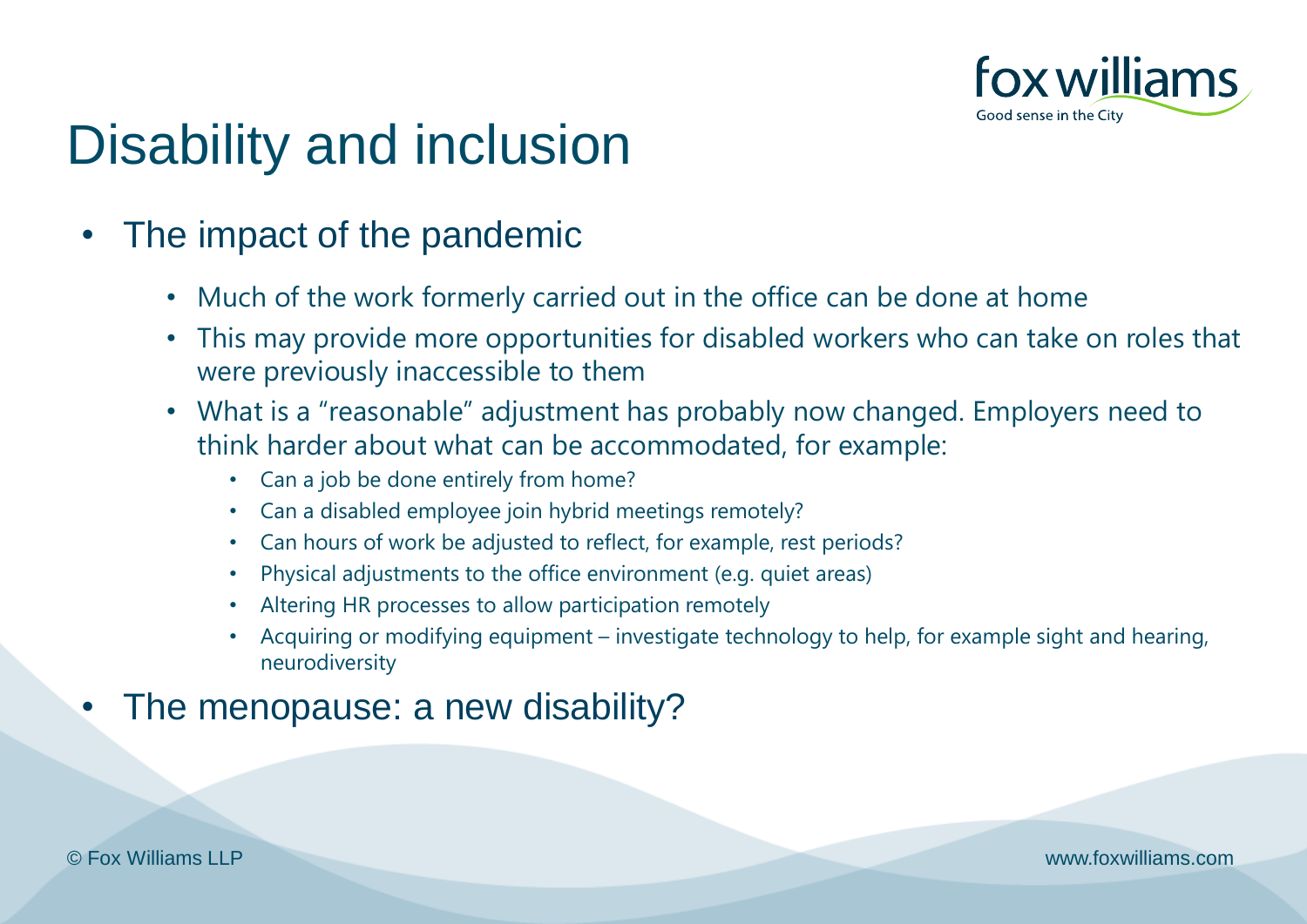

#### Age discrimination: a new trend?

- Increasing opportunity and risk
	- Changing age demographics in the workforce can lead to tension between older and younger workers
	- Companies need to balance potentially competing needs to attract and/or promote new talent, to implement effective succession plans and retain expertise
- We consider there to be an increasing risk of age discrimination claims – more older workers both wanting to retain their jobs and feeling entitled to do so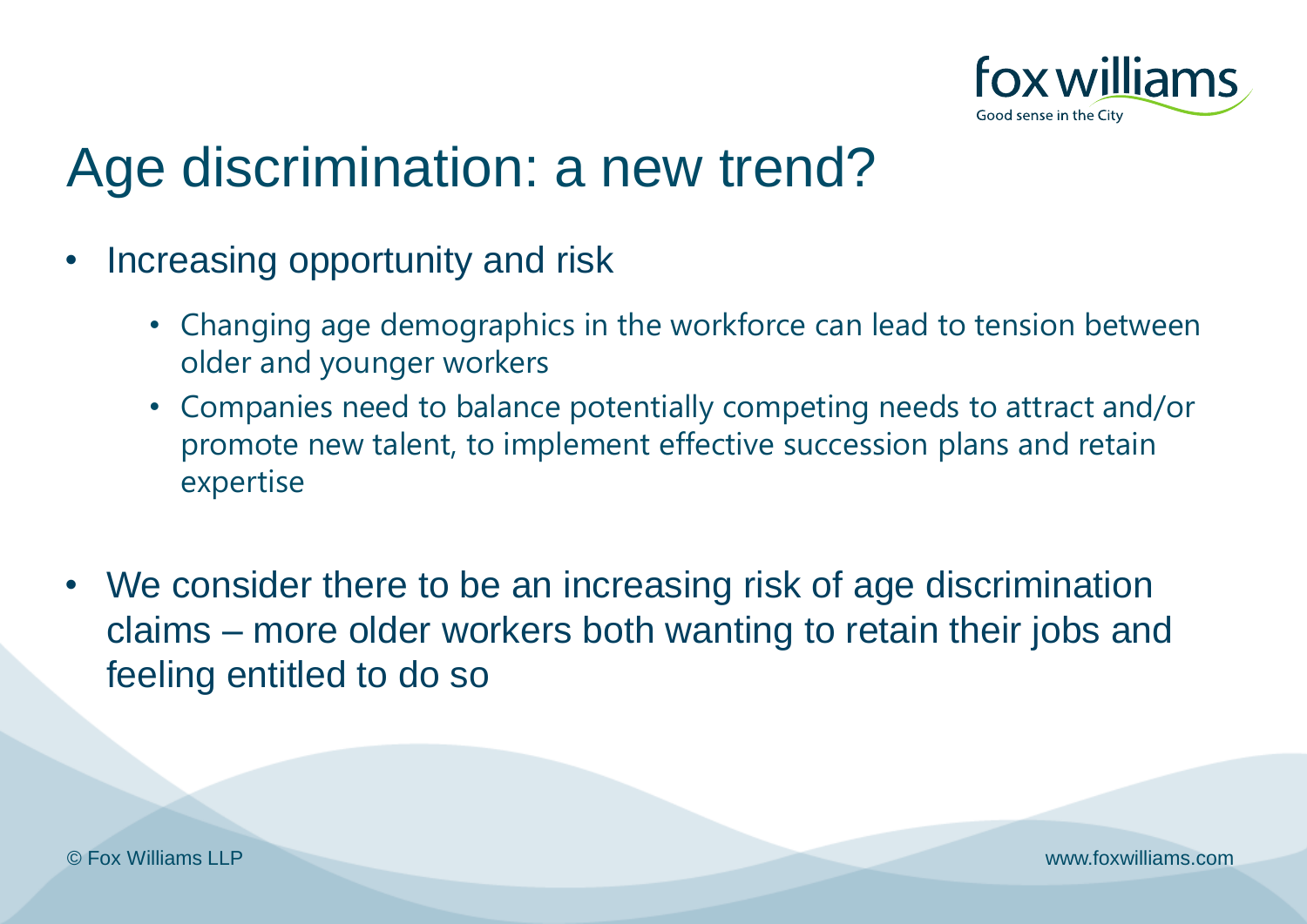

# Age discrimination: confusion in the case law

- University of Oxford v Pitcher/Ewart
	- Directly discriminatory compulsory retirement age of 67
	- Legitimate aims:
		- promoting inter-generational fairness
		- facilitating succession planning
		- promoting equality and diversity
	- One tribunal held it was objectively justified and the other held it was not
	- EAT upheld both decisions there were material differences in the evidence presented to both tribunals
	- For example: a survey of the impact on retirees (Pitcher) v's statistical analysis of the creation of vacancies (Ewart)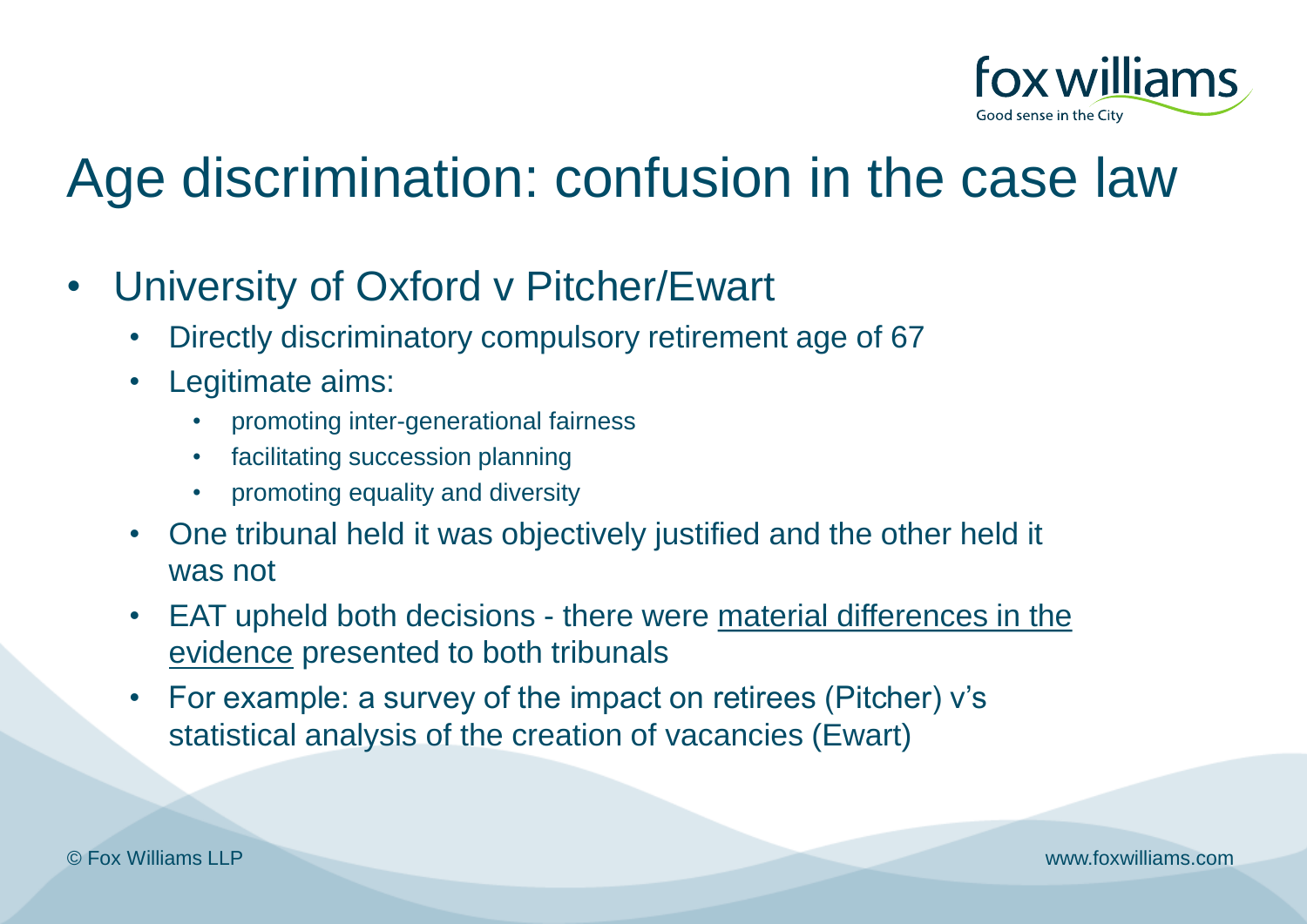

# FCA Policy Statement: D&I on company boards and executive management

- Applies to UK and overseas issuers with equity shares admitted to the FCA's Official List
- For financial years starting on/after 1 April 2022
- Key points to note:
	- Focuses on increasing the representation of women and of those from ethnic minority backgrounds at senior management levels
	- This will be monitored by an annual disclosure requirement
		- Representation targets will be set on a 'comply or explain' basis
		- Publication of numerical data on sex or gender identity and ethnic diversity
	- Part of the FCA's aim to increase market transparency for investors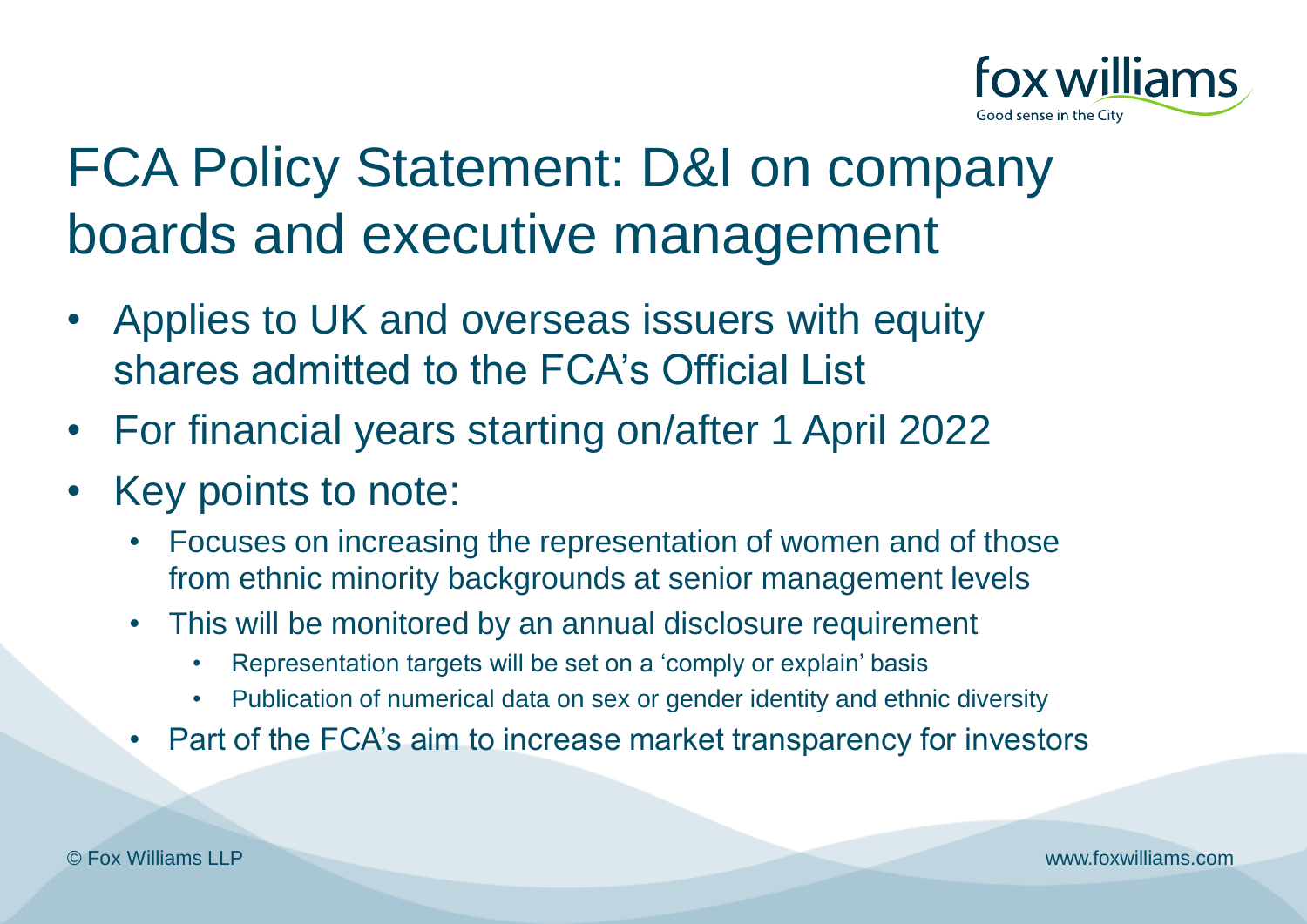

# FCA Discussion Paper: D&I in the financial sector – working together to drive change

- Published July 2021
- Current proposals:
	- All firms to publish D&I policy
	- Targets for the entry of under-represented groups
	- Diversity audits
	- Boards must be diverse & inclusive
	- Bank & insurer SMFs to have prescribed responsibilities on D&I
	- D&I metrics relevant to variable remuneration
	- SMFs D&I "performance" relevant to fitness & propriety assessments
	- Possible impact on SMF approvals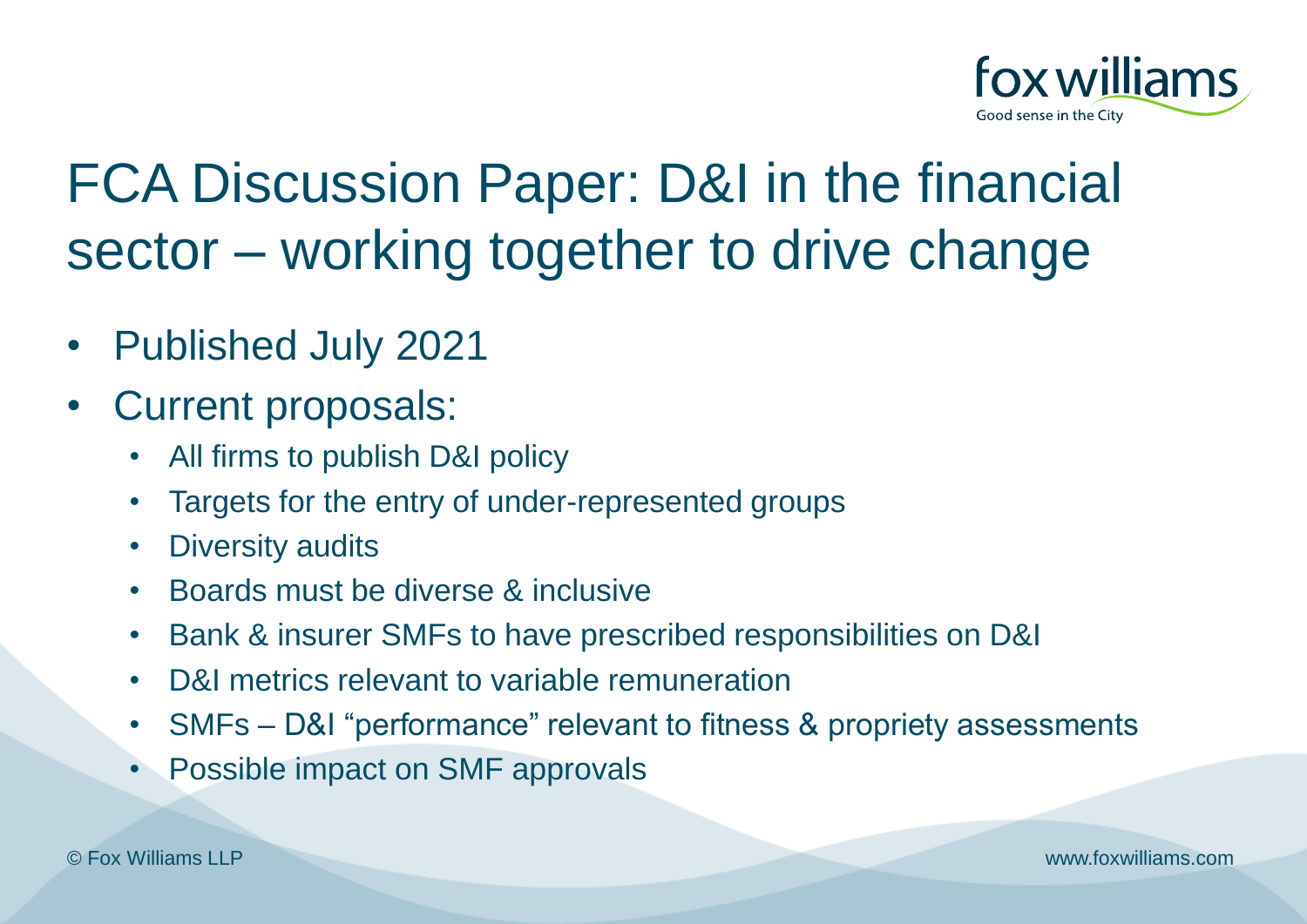

## Direction of travel

- Change will come focus is on how change will be implemented, not whether it will
	- Consultation on Discussion Paper ended 30 September 2021, detailed proposals anticipated shortly, Policy Statement expected Q3 2022
- In fact, it's here already
	- April 2022 Policy Statement on boards and executive management
	- Dual regulated firms have a prescribed responsibility for culture
	- Solo regulated firms "FCA expects all senior managers to take responsibility for developing and embedding healthy cultures in their areas of responsibility"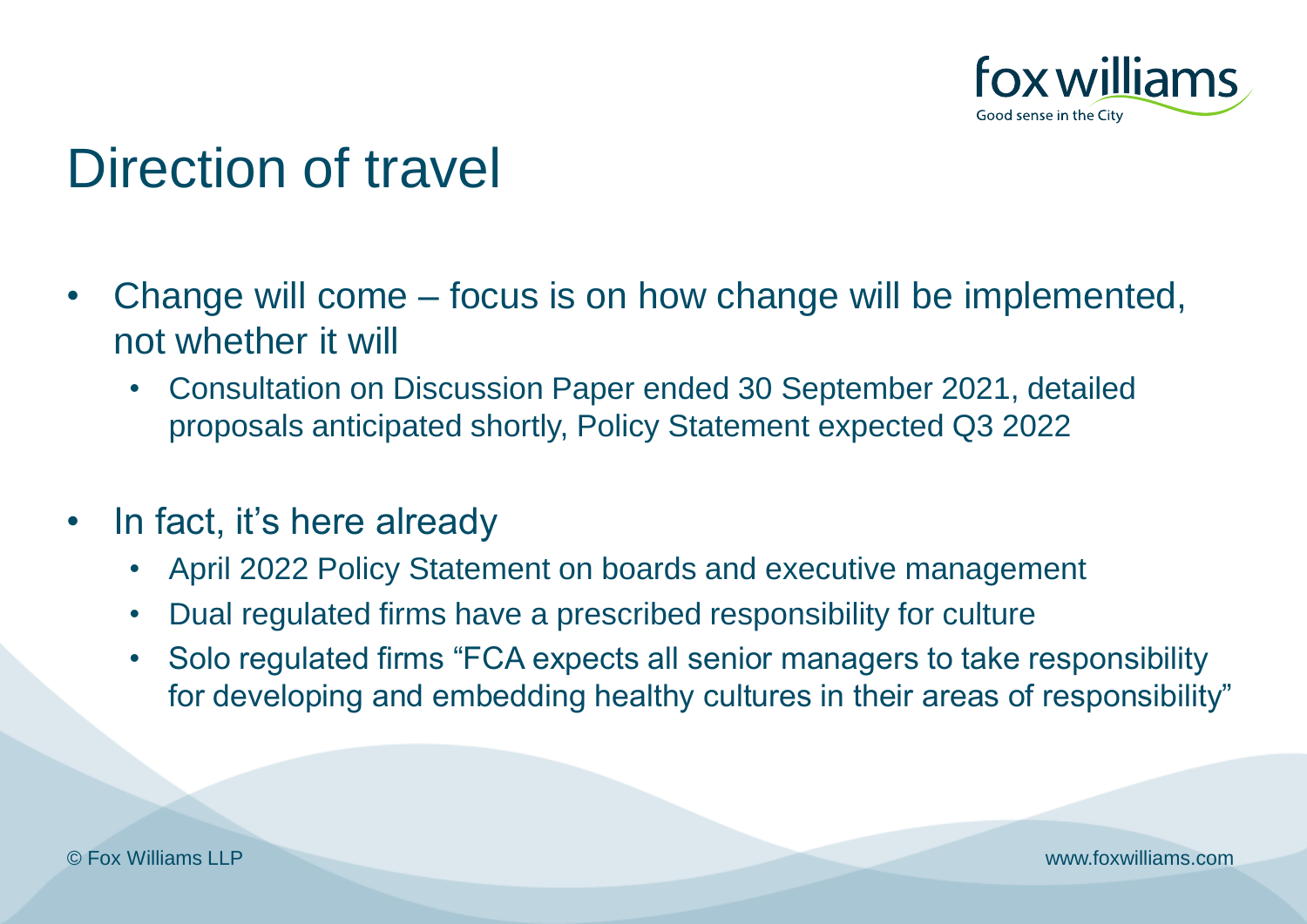

#### What should you do now?

- Assess where you are a D&I audit of where you stand, what are the gaps and challenges, what are you doing to plug them and how effective are you being
- Ensure D&I part of your strategy
- Consider if your remuneration process and policy is gender neutral and takes into account D&I performance
- Make sure policies and codes of conduct are up to date and fit for purpose
- Provide impactful and effective training
- Consider how progress can be measured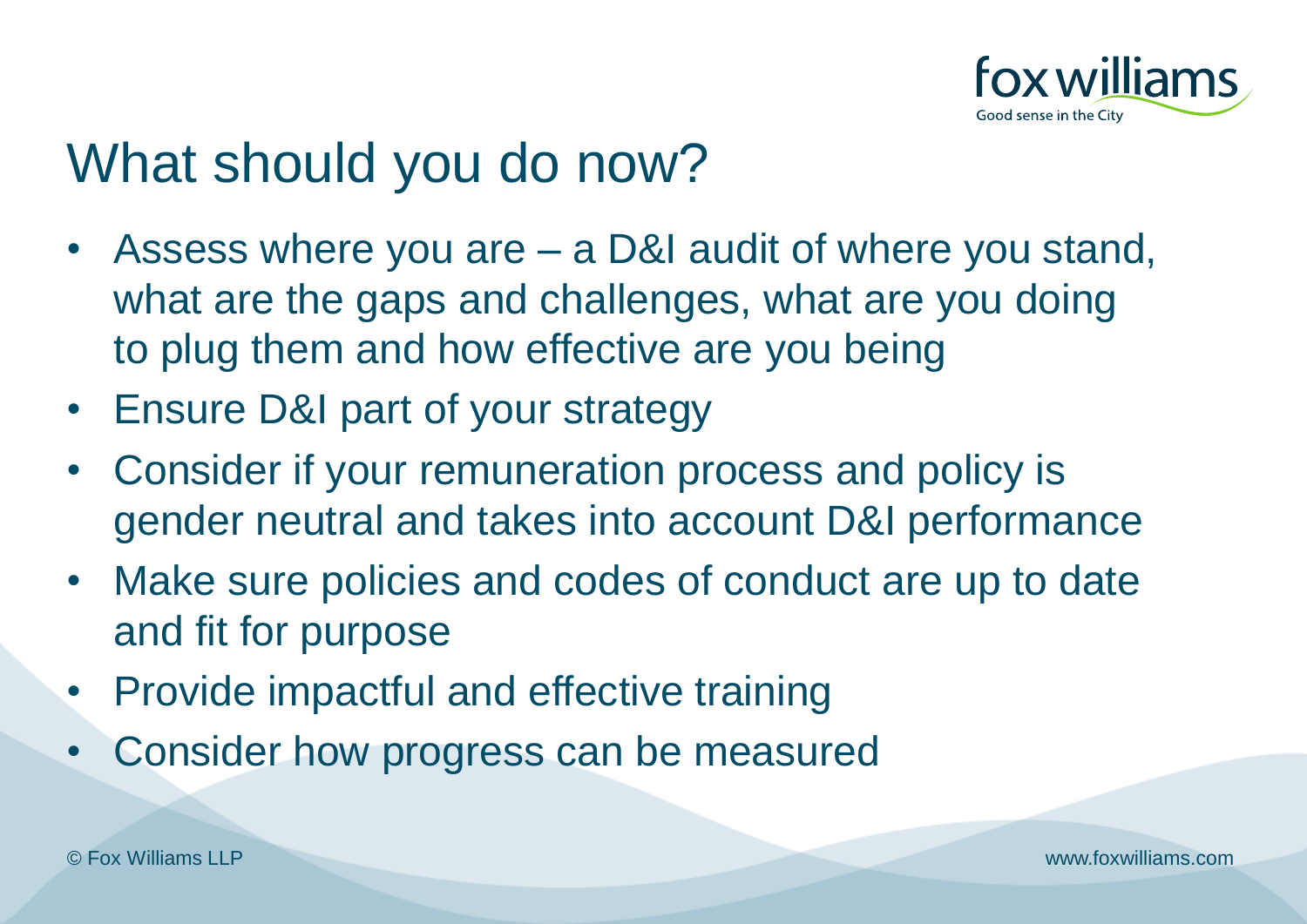

#### Sexual harassment

- A new proactive duty to prevent sexual harassment confirmed in July 2021 but no further update on when it will be implemented
- All reasonable steps defence
- A claim only after an incident has occurred
- Protection from third party harassment e.g. customers, clients, suppliers
- **New EHRC statutory Code of Practice**
- Possible extension of Equality Act claims time limit from 3 to 6 months?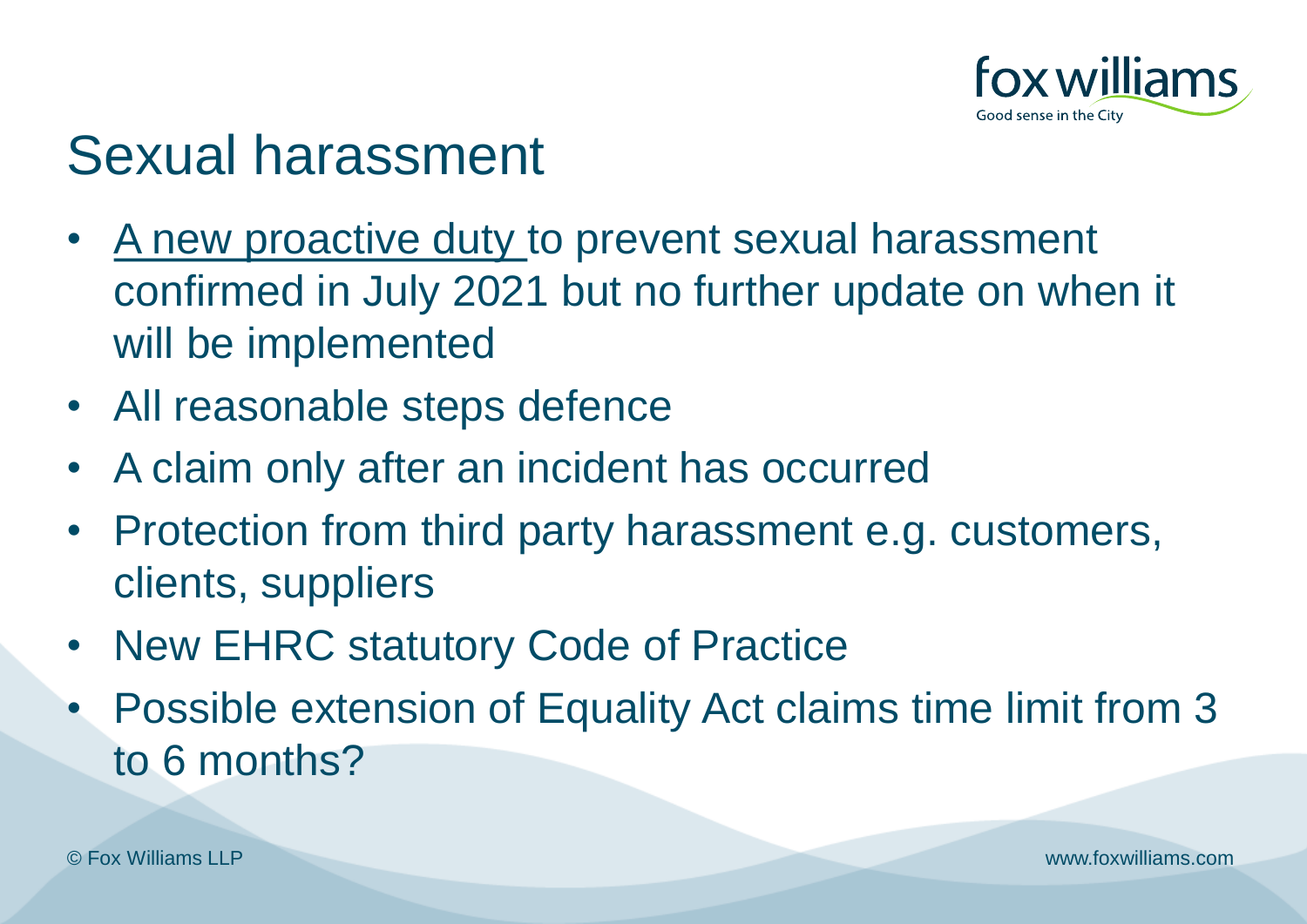

#### Key steps – what should you do now?

- Review:
	- Equal opps & anti-harassment policies are they fit for purpose?
	- Third party agreements do they require policy compliance?
	- Existing reporting mechanisms are they effective?
- Communicate: zero-tolerance approach to harassment will be taken
- Encourage: an open "speak-up" culture so employees feel safe to report inappropriate behaviour
- **Train: all employees from induction onwards & managers on how to** deal with harassment reports effectively and sensitively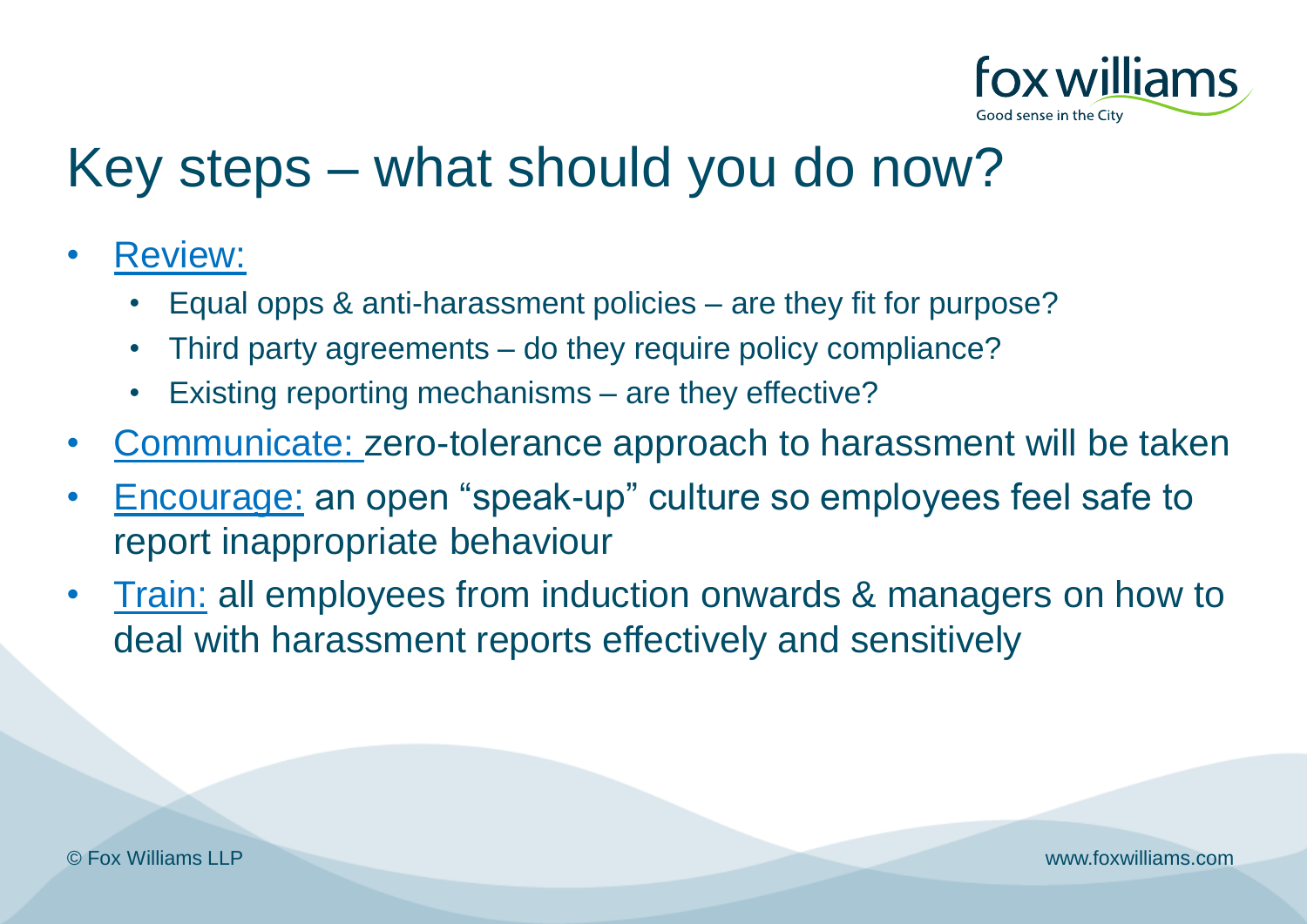

# Ethnicity pay gap reporting

- March 2022 change: ethnicity pay gap reporting will not be mandatory
- Potential for pressure on employers to do so to demonstrate commitment to anti-racism and being a workplace of choice
- Government to publish guidance in Summer 2022 to support employers who wish to voluntarily report
- Guidance is designed to help employers navigate the challenges of implementation including confidentiality and categorisation